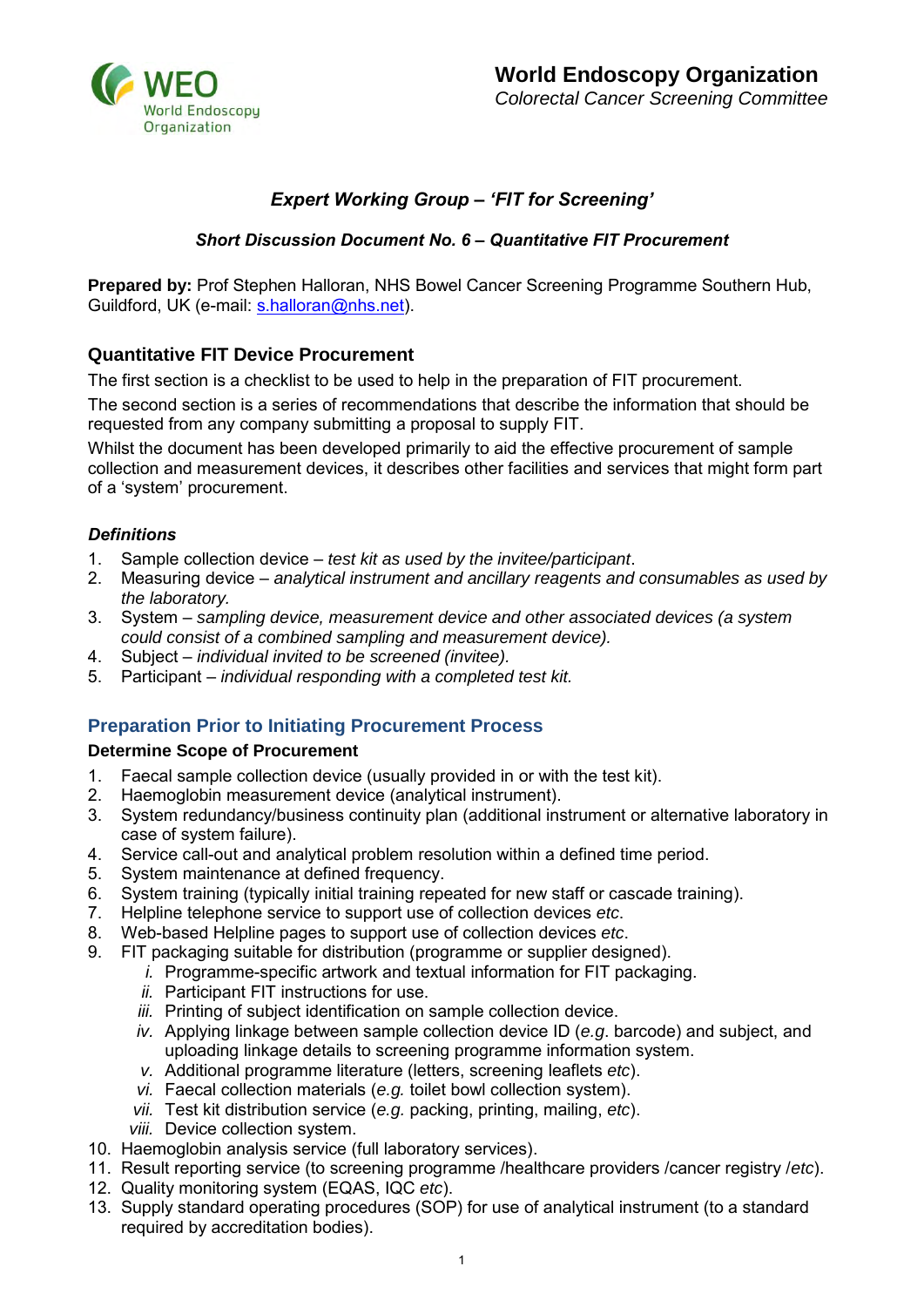

- 14. Product acceptance testing system (prior to distribution of reagents, collection devices or instruction leaflets with new lot changes).
- 15. Period of contract and service review, and contract break-points.

## **Screening Programme Considerations**

*Analytical workload and associated variables* 

- 1. Total test volume:
	- *i.* Eligible population, age range, likely uptake and frequency of screening.
	- *ii.* Repeat tests from lab and participant sampling failures, calibration, QC and EQA.
- 2. Number of analytical sites (need >1 for robust service).
- 3. Assay frequency (assays / week affects turn-around time).

### *Credentials of analytical site*

- 1. Dedicated accredited laboratory facility.
- 2. Routine clinical laboratory.
- 3. Non-laboratory point-of-care test site.
- 4. Non-laboratory industrial testing site.
- 5. Storage facility if distributing the collection device (knowledge of capacity and conditions of storage).
- 6. Fridge / freezer capacity for collection devices stored prior to or following analysis.
- 7. Fridges for reagents, calibrators and QC materials (separated from returned collection devices).

### *Transport systems*

- 1. Mode of distribution of collection devices to subjects /invitees.
- 2. Mode of return of test kit to analytical facility.<br>3. Mailing health and safety regulations (biohaz
- Mailing health and safety regulations (biohazard transport requirements).
- 4. Cost of mailing may be influenced by H&S regulations.
- 5. Mechanism to keep samples cold or cool during return to the laboratory (potential requirement for countries with extreme climates).
- 6. Predicted time period between sample collection and analysis or cold storage prior to analysis.
- 7. Time *vs* temperature profile during periods of hot weather.
- 8. Are samples likely to be frozen during transit in periods of cold weather?

### *Population served*

- 1. Age group (upper age boundary might influence device design).
- 2. Languages required on the packaging or instructions.
- 3. Accessibility of the programme for individuals with physical or mental disability, blindness or visually impairment and deaf people (helpline access).

*Clinical performance* (might be influenced by the design and performance of device)

- 1. Uptake averages for total population and male, female, age and ethnic subgroups.
- 2. Error rate (participant and laboratory).
- 3. FIT positivity /colonoscopy rate:
	- *i.* Typical test positivity rate in a screening population at a range of clinically useable cutoff concentrations.
- 4. PPV, NPV, NNS, sensitivity and specificity for cancer and advanced adenomas at clinically useable cut-off concentrations. (Data should describe the populations in which the studies were conducted adequately and, where available, breakdown of the clinical outcomes data to proximal and distal lesions.)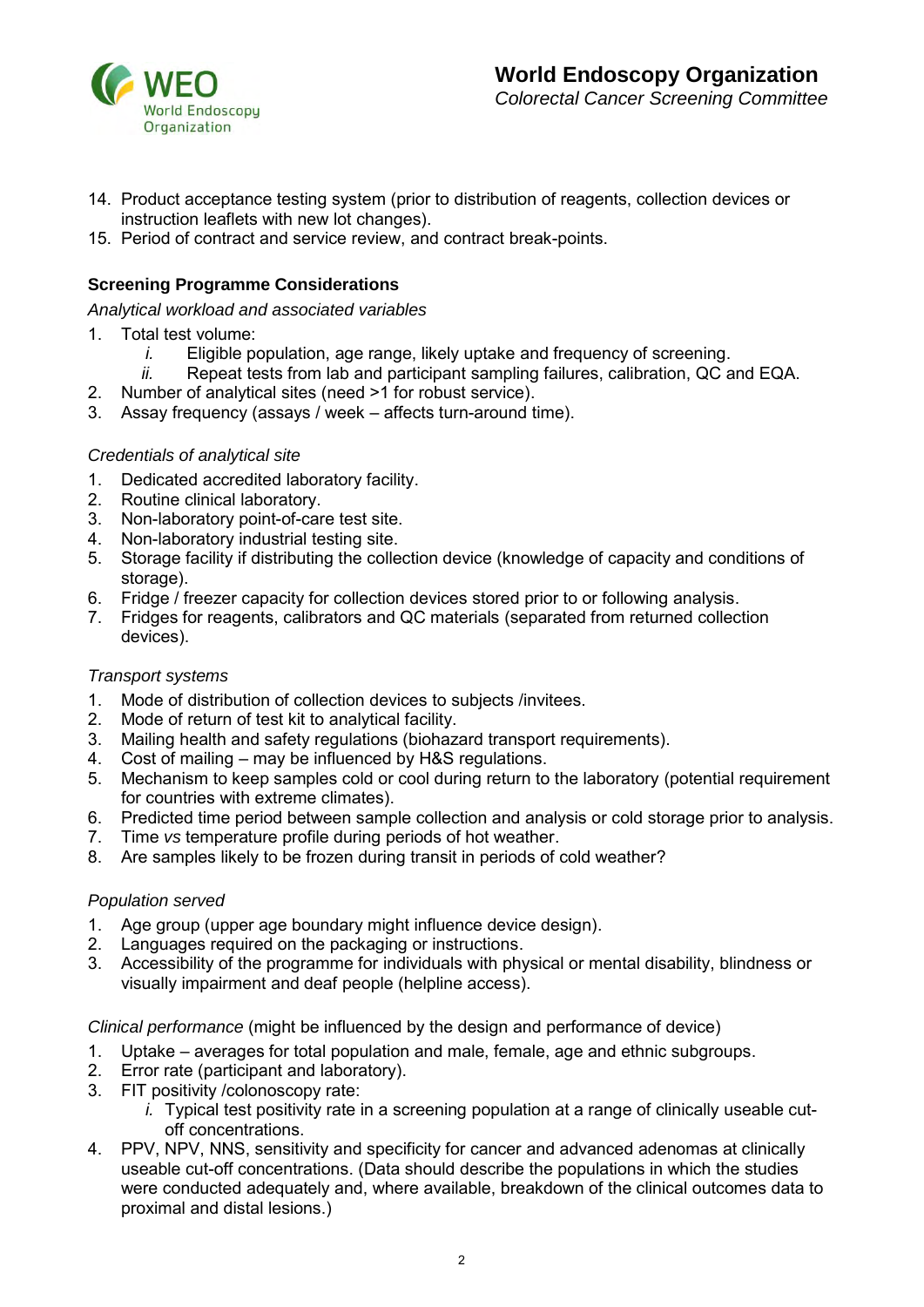

### **Selection Process**

- 1. Prepare timescale (Gantt chart).
- 2. Identify a primary procurement team.
- 3. Agree the assessment panel.
- 4. Identify and disclose appropriate expert adviser(s) (consider procurement, finance, clinical, technical, IT, organisational and scientific).
- 5. Evidence:
	- *i.* Paperwork (manufacturer, peer review, regulatory).
	- *ii.* Samples of collection device and any associated literature.
	- *iii.* System demonstration.
	- *iv.* Visit to see a functioning site or if not available a visit to see the instrument in operation.
	- *v.* Independent laboratory assessment.
	- *vi.* Report of a trial of the analytical system and/or opportunity to conduct a pilot laboratory and clinical assessment.
	- *vii.* Focus group assessment of sample collection devices and associated materials, including programme literature and instructions for use.

## **Information Requested from the Company**

#### **Product Description and Performance**

*Sampling device* 

- 1. Name, description and catalogue number.
- 2. Description of how the device is used by a participant.
- 3. Sampled mass of faeces (mg) (mean, SD, n and range with description of how measured date when last determined).
- 4. If a buffer is used, its volume (mean, SD, n and range with description of how measured date when last determined).
- 5. Unique device ID as machine readable code and eye readable characters (identify requirements of ID, 1D or 2D barcode, system of coding, number of characters, number of unique numbers before repeat, inclusion of expiry date or/and batch number).

#### *Measuring device*

- 1. Name, catalogue number.
- 2. Description of the measurement device and how it is used by the lab.
- 3. Sample loading capability (maximum load).
- 4. Time from standby to analysis and time to result.
- 5. Time required and frequency of local maintenance.<br>6. Analytical rate following calibration. OC measureme
- 6. Analytical rate following calibration, QC measurement and reagent priming.
- 7. Description of the method of calibration.
- 8. Level(s) of laboratory expertise required to operate the measurement device /instrument.
- 9. Size, (footprint included air circulation etc).
- 10. Services required (water (deionised water), electricity (voltage, current, phases, UPS requirement etc).
- 11. Instrument interfaces USB, RS232, Ethernet etc.
- 12. Combined or separate computer supplied or not?
- 13. All software including interface to a laboratory information system, internal QC package supplied or not?
- 14. Units reported µg Hb/g faeces?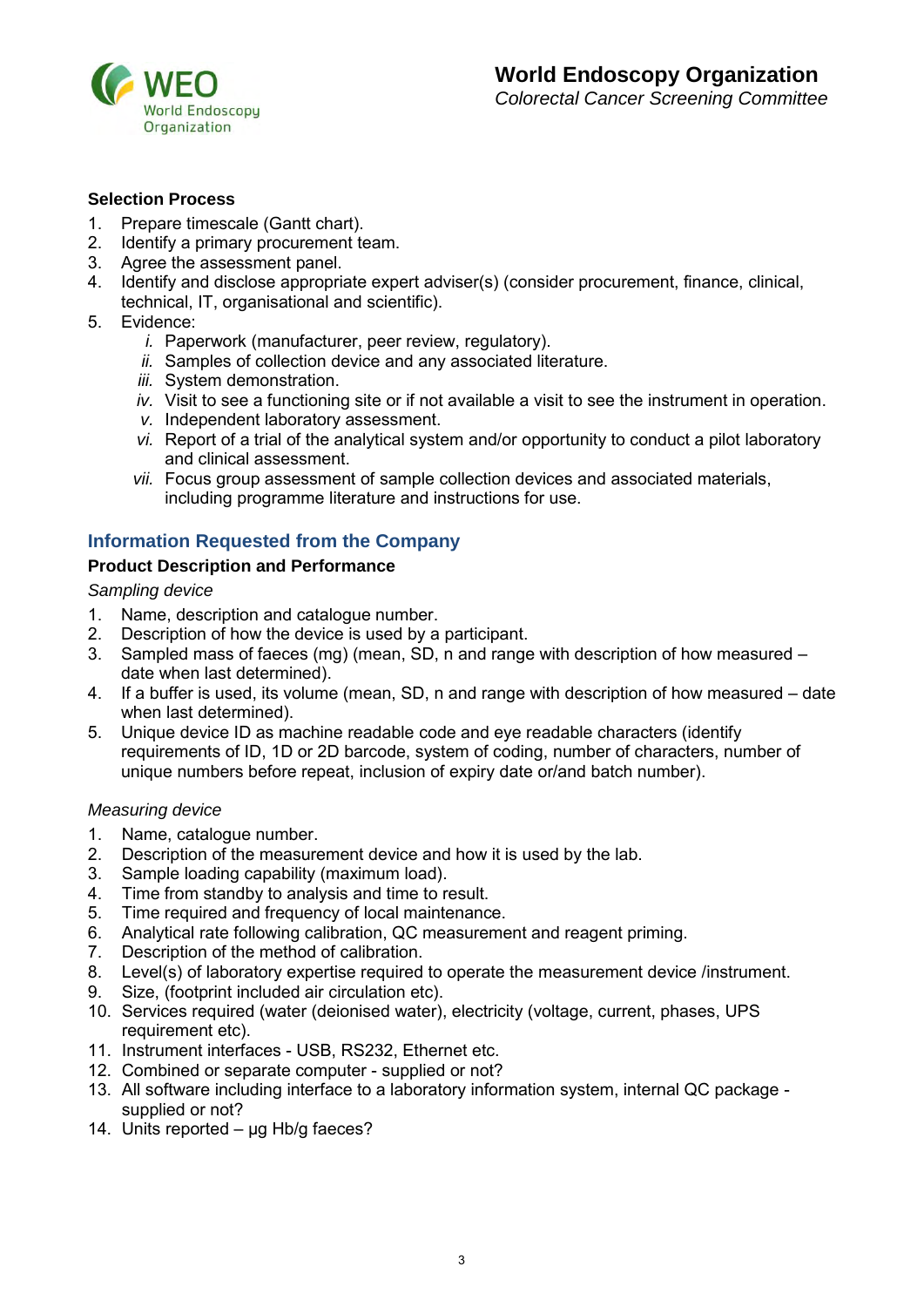

### *System - analytical performance*

Preparations to be used for determination of analytical performance:

- *In vitro* (blood in buffer and/or blood spiked in pooled or individual faecal samples).
- *In vivo (*non-spiked samples collected from individuals in well-defined populations.
- 1. Imprecision profile covering the clinically relevant range.
- 2. Source and traceability of calibration materials.
- 3. Method of assigning the mean and range for controls preparations.
- 4. Working measurement range and how determined.
- 5. Details of susceptibility of the prozone (hook) effect.
- 6. Recommended EQAS supplier.
- 7. Specificity analytical (human Hb variants and animal Hb).
- 8. Manufacturing allowable lot-to-lot variation for all relevant reagents combinations.
- 9. Stability of Hb in a faecal sample in the collection device related to initial concentration, temperature of storage and period of storage (include details of how stability was determined).

### **Supply arrangements**

- 1. Frequency of lot changes (breakdown to all reagent and device lot changes).
- 2. The number and sites of manufacture.
- 3. Objective evidence on inter-instrument variation manufacturer's criteria for acceptable differences.
- 4. Time from order to supply.
- 5. Bulk purchase and trickle supply.
- 6. Business continuity if failure of reagent supply.

### **Support and servicing from company**

- 1. Number of engineers and geographic location.
- 2. Response time to call.
- 3. On-site and on-line support.
- 4. Development support and training for new staff.
- 5. User meetings *etc*.

### **Product performance**

- 1. Company assessment:
	- *i. In vitro (*blood in buffer and/or blood spiked in pooled or individual faecal samples).
	- *ii. In vivo:* 
		- a. Non-spiked samples collected from individuals.
		- b. Measurement in well-defined populations.
- 2. Independent assessments:
	- *i. Both in vitro and in vivo assessments.*

## **Supporting literature**

- 1. Company literature
	- *i.* Instructions for use for all elements of the system.
	- *ii.* Performance information:
		- a. Clinical outcomes (refer to 'clinical performance' above.
		- b. Analytical performance (refer to 'system analytical performance' above.